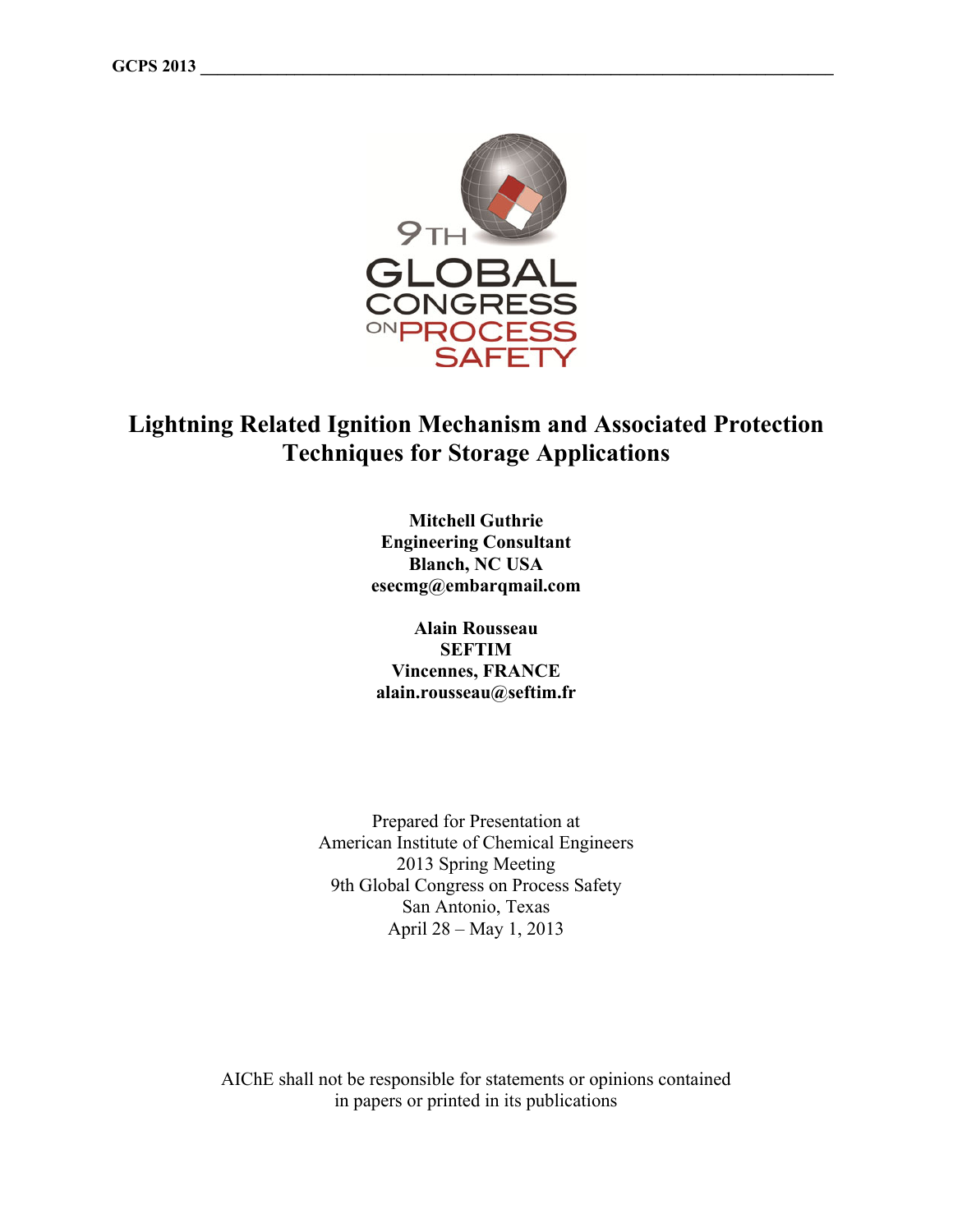# **Lightning Related Ignition Mechanism and Associated Protection Techniques for Storage Applications**

**Mitchell Guthrie Engineering Consultant Blanch, NC USA esecmg@embarqmail.com** 

#### **Alain Rousseau SEFTIM Vincennes, FRANCE alain.rousseau@seftim.fr**

**Keywords:** lightning, flammables storage, lightning ignition, grounding, impedance, potential equalization, strike termination

# **Abstract**

Lightning can pose a myriad of threats to operations involving flammable vapors and liquids that give off flammable vapors. This paper focuses primarily on storage facilities and associated operations but the principles can be applied to any operation or installation where a flammable environment may exist. General principles of protection from a lightning threat are provided, along with a discussion of specific threats presented by operations in which flammable vapors may be present. The evolution of protection considerations is also discussed. Techniques for protection from direct attachment are provided to address those situations where an external flammable vapor could exist in the vicinity of a storage vessel. Threats produced by nearby lightning and strikes to associated piping and electrical conduits are also addressed. The elimination of both external and internal potential differences that could lead to dangerous arcing is discussed. This paper also provides a discussion of the difference in grounding system impedance versus static grounding techniques as they relate to the dissipation of lightning currents and explains their significance in minimizing the probability of arcing between structural components and systems. The principles discussed are summarized in the context of the development of a lightning protection plan.

# **1. Introduction**

The hazard presented by lightning activity to operations associated with the presence of flammable vapors and liquids that give off flammable vapors is well recognized, but the specific threats associated with lightning activity and associated failure mechanisms may not be as well understood. At the request of the American Petroleum Institute (API), the National Fire Protection Association Committee on Lightning Protection (NFPA 780) has established a Task Group to review the requirements of their chapter on the protection of flammable vapors, flammable gases, or liquids that can give off flammable vapors [1]. It is important to note that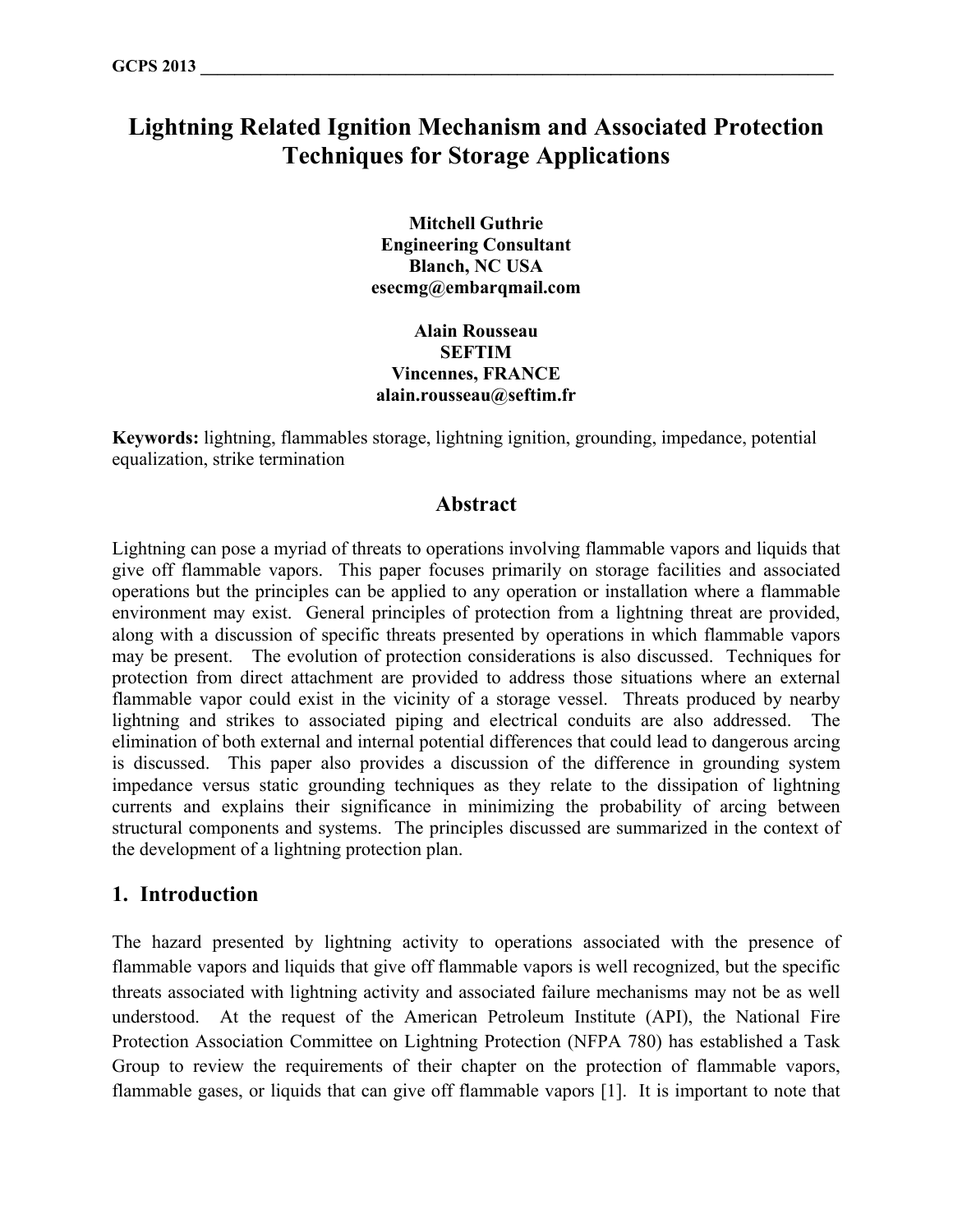these standards and other recommended practices are developed as "minimum acceptable" requirements. Ignition sensitivity of the contents and configuration of the containment structure may require additional considerations in protecting the contents from a lightning threat.

It is also noted that many incident investigations involving flammable materials which cite lightning as a cause go into little detail in explaining the specific failure mechanism. Those papers that do discuss failure mechanisms generally only speculate as to the cause of the event; which leaves little for those developing standards to determine how the event could have been prevented. This paper provides information that may be of use to investigators of lightningrelated incidents in identifying possible ignition mechanisms that may be related to a specific incident. It also provides information that may be helpful in determining specific failure modes when lightning is suspected to be a contributor.

Finally, this paper identifies the basic elements of a lightning protection system for structures used to protect structures containing flammable vapors along with a description of their function in providing protection from lightning. It is intended that this may be useful to those specifying lightning protection and/or assessing the need for additional protection measures.

# **2. Lightning Threat Mechanisms**

#### *2.1 General*

Lightning activity can create a variety of threats to operations involving flammable vapors or liquids that may give off flammable vapors. These threats can be manifested in the form of physical (mechanical) damage to structures and their appurtenances, thermal damage including the ignition of contents, and electrical damages due to overvoltages/overcurrents or electrical arcing. The net result of such threats can be loss of productivity, loss of production equipment, release of material and, in the worst-case, explosive rupture of containment vessels due to ignition of flammable vapors.

#### *2.2 Physical (mechanical) threat*

A direct strike to a storage vessel can lead to the threat of mechanical forces related to the shock wave created by the rapid expansion of air in the channel associated with the return stroke. Significant mechanical forces are also produced when a lightning impulse current is routed through sharp bends in conductors. These forces can be sufficient to separate conductors from fasteners as the electromagnetic forces straighten the bends and in some extreme cases, damage the conductor itself.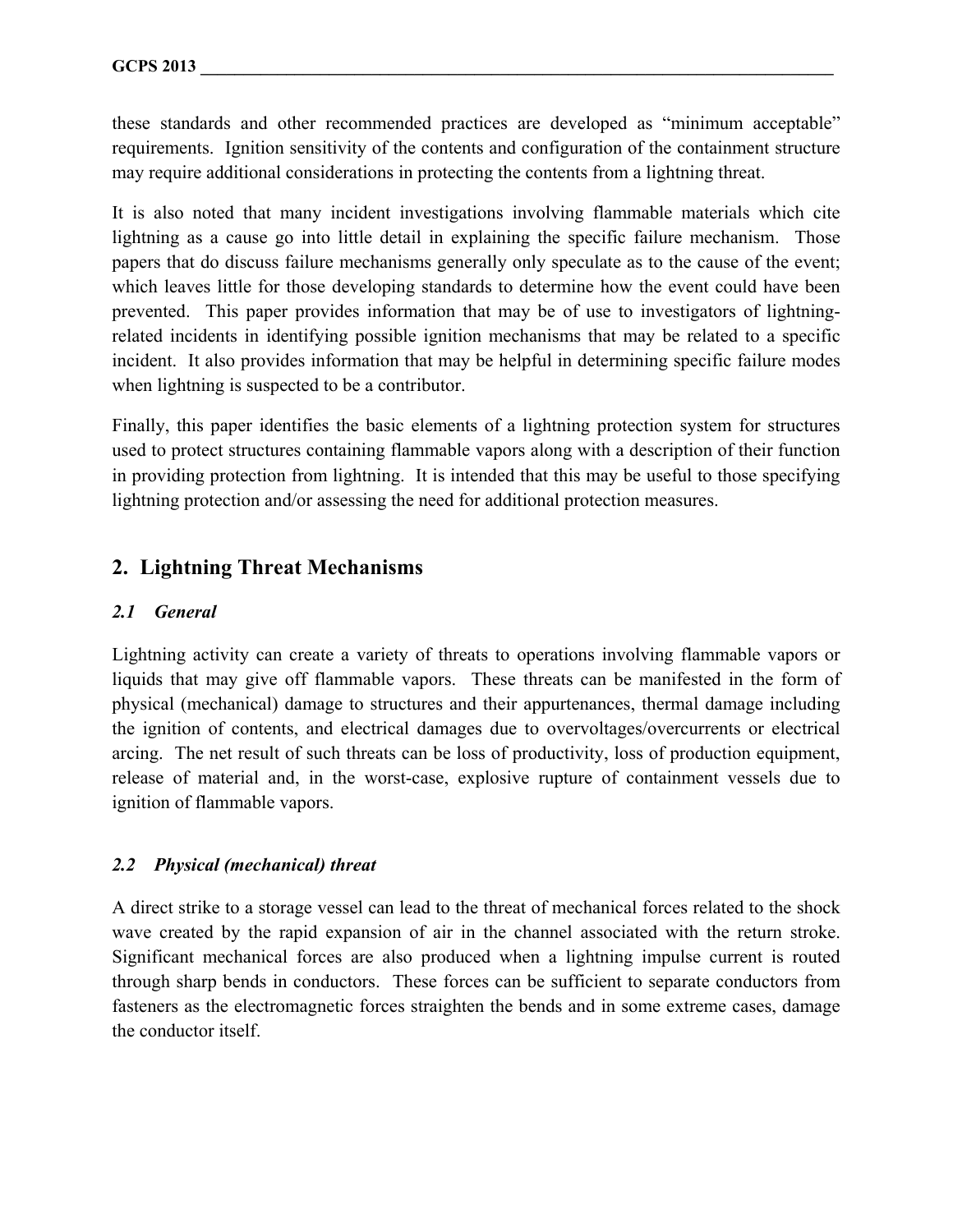#### *2.3 Thermal threat*

The threat of thermal ignition of flammable vapors that may exist in the vicinity of a direct strike attachment point is difficult to mitigate. This is a consideration for both non-metallic and metallic roofs. The temperature in the plasma channel of a return stroke can reach 50,000° F. Ignition of a flammable atmosphere can result should the attachment point be in the vicinity of a faulty seal or gasket.

There can also be erosion of metal at the arc attachment point. Burn-through of the metal skin of a storage vessel is possible if the thickness of the shell is too thin. Such a penetration can allow leakage of material into and out of the tank if the hot spot does not ignite the internal contents. It is also important to consider that energies sufficient to burn through the metal may not be required to cause thermal ignition of the contents.

Kern [2] reported that laboratory testing has shown that temperatures at un-punctured interior surfaces opposite to the point of strike exceeded  $100^{\circ}$  C for 2 mm thick aluminum and stainless steel metal sheets when subjected to impulse currents. A temperature of 94<sup>°</sup> C was recorded for 2 mm thick soft steel from the same threat. Of greater importance is the thermal threat presented by strikes with long duration currents which Kern reported can lead to internal temperatures of more than 1000<sup>°</sup> C without burn-through for some sheets of unspecified metal thickness. Long duration current testing was also conducted on metal sheets of thicknesses specified to meet strike termination requirements. Temperatures recorded for 4 mm thick soft steel and stainless steel reached 950 $\degree$  C with values for 5 mm thick soft steel reaching 750 $\degree$  C and 570 $\degree$  C for stainless steel. The thermal time constant for the steels create concern because these high temperatures can remain on the interior surface for a long time.

#### *2.4 Electrical threat*

Direct or nearby lightning strikes can produce electrical overvoltages and overcurrents resulting in possible damages to electrical power distribution, instrumentation, and control circuits and associated hardware. The damages could result in electrical data upset, generate erroneous control and instrumentation signals, damage communication hardware, or cause permanent loss to electrical and electronic hardware.

Arcing due to voltage differences between metallic components has been suggested to be the most likely cause of tank fires due to lightning; especially in floating roof tanks. API/EI Research Report 545-A [3] reports that 52 of the 55 rim seal fires investigated as part of the 1997 LASTFIRE survey were caused by lightning. There are a number of scenarios which can produce a threat of electrical arcing. Some of the most common scenarios are discussed below.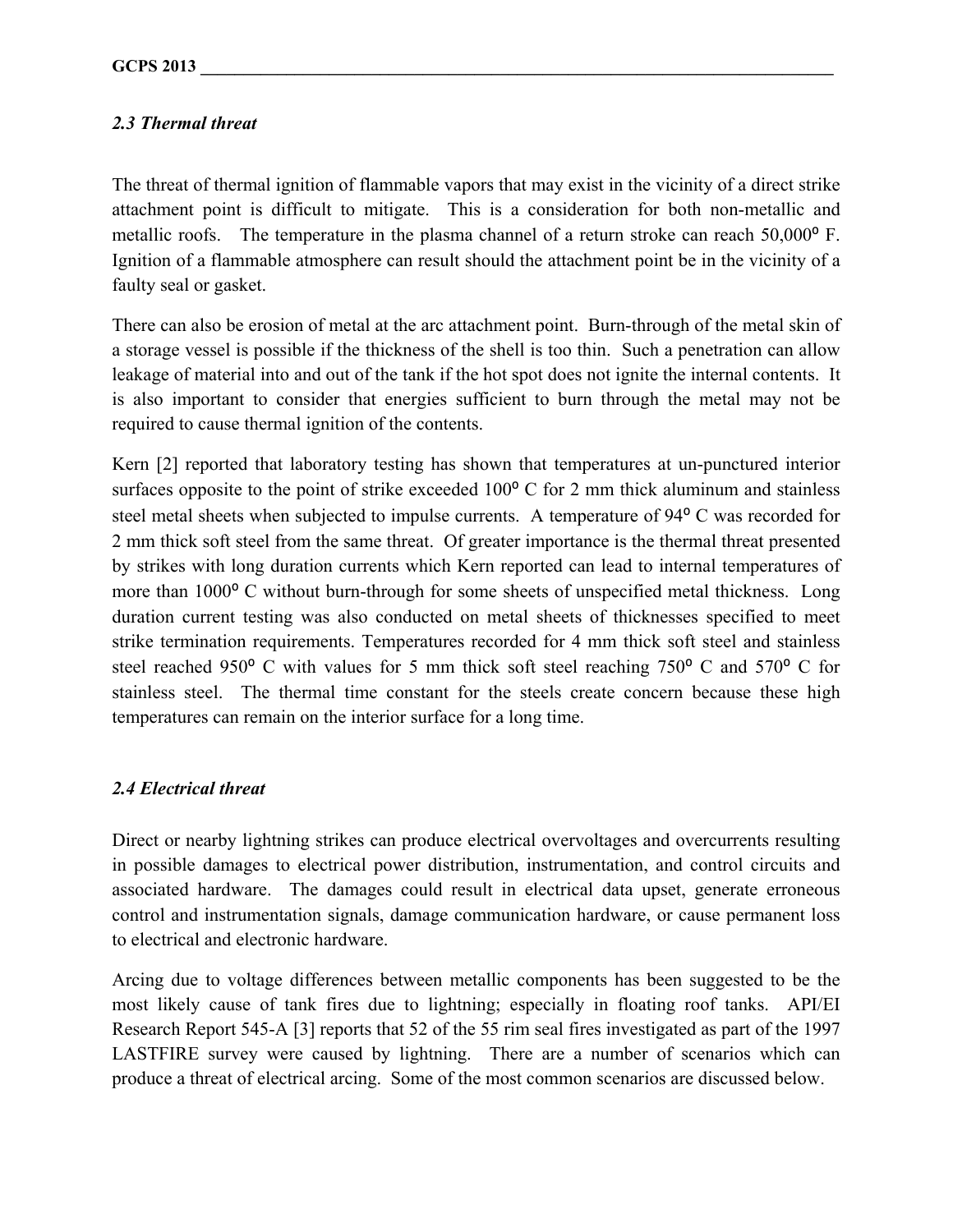A direct strike to an open-top metal floating roof tank can lead to electrical arcing across the floating roof seals regardless of whether the attachment point is to the tank shell or the floating roof itself. Static bonding cables can possibly limit the sparking but cannot prevent the arcing from such a threat [3].

When impulse currents resulting from direct or nearby lightning strikes are injected onto a grounding electrode, a substantial voltage could be developed. The magnitude of this voltage is a function of the value of peak current and the impedance to remote earth of the grounding system. As the voltage of the grounding system increases from 0 volts to hundreds of thousands or millions of volts, there is a probability of arcing between items connected to the grounding system and any ungrounded conductive items or independently grounded conductive items. This arcing can not only occur between the metal shell of a tank and isolated or insulated conductive items in or on the structure but also occur across flanges with isolating gaskets or piping which is not electrically continuous.

A charged cloud produces a vertical electric field onto the earth's surface. A resulting charge is distributed over the ground and objects on the ground. Horizontal flat surfaces will exhibit a uniform charge distribution. Structures in the vicinity of a charged cloud will concentrate the local electric field depending upon the geometry of the structure, with maximum charges appearing at the areas of maximum electric field concentration. Typical examples of locations on a storage vessel where maximum charge is likely to concentrate are the rim at the top of the vessel, handrails, lights, or other objects (such as conservation vents, etc.) on the top of the vessel. The slow movement of ground charge provides induction charging of a storage vessel. This charge generally is not significant for fixed roof metallic tanks and should not affect the charging of internal material due to the Faraday-type shield provided by the construction of the vessel. However, it can present a significant threat to a floating roof tank.

The charge that will be induced on the tank is neutralized almost instantaneously by a lightning strike that collapses the field. At that time, a heavy ground current flows to neutralize the ground charge. The voltage on the vessel shell is relaxed by the dissipation of the lightning current into the earth much faster than what is sometimes described in the petroleum industry as "bound" charge in the vapor space and along the oil surface for low conductivity liquids; creating a potential for internal arcing in the storage volume between the liquid surface or charge pockets in the vapor space and the tank shell.

# **3. Strike Termination**

#### *3.1 General*

The component of a lightning protection system designed to intercept a downward leader and provide a path to earth of the resulting return stroke(s) is the strike termination system. Types of strike termination systems recommended for use for the protection of vessels containing liquids that may produce flammable vapors are Faraday-type and isolated strike termination systems.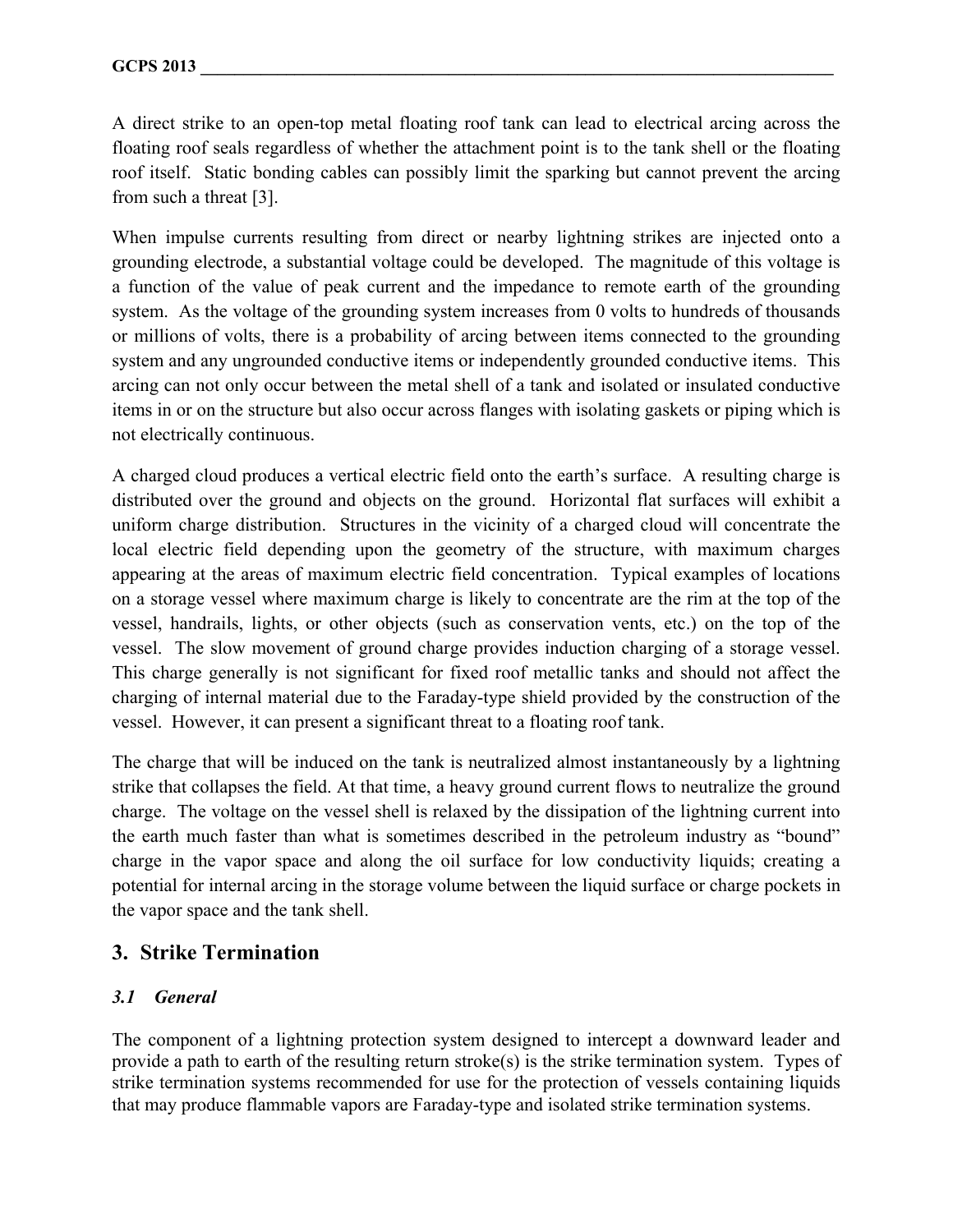#### *3.2 Faraday-type strike termination*

It is generally accepted that an electrically continuous metallic shell of a tank containing flammable vapors having a thickness equivalent to 3/16-inch (4.8 mm) steel or greater can serve as a lightning strike attachment point [4][5]. The international lightning protection standard indicates that a thickness of 5 mm steel or 7 mm aluminum requires no additional strike termination components provided that the temperature rise of the inner surface at the point of strike does not constitute a danger [6] (even though it allows for a 4 mm thickness where there is no danger of explosion).

The majority of flammables storage vessels often have protrusions that extend above the tank frame. These items would be required to be provided with strike termination devices if they fail to meet the metal thickness requirement. Typical examples are light fixtures, conservation vents, thin pipes (such as dip pipes), and thin electrical conduit. The following paragraphs offer methods for providing this supplemental protection.

#### *3.3 Isolated strike termination*

A number of technical papers that address direct strikes to structures containing flammable vapors discuss threats associated with high resistivity materials such as petroleum products, toluene, and xylene [7]-[13]. Buccella and Orlandi [12] indicates that a direct lightning strike to a grounded metal vessel filled with an insulating charged liquid (such as some hydrocarbons) can create a strong electric field in the air space above the oil and a high potential at the oil surface.

Britton has described through numerous publications [14][15][16] the process of charging of internal liquids having conductivities of 1pS/m or less and the resulting liquid surface potentials produced by the movement of such liquids. Extensive literature is available concerning the threat of electrostatic discharges associated with the charges that may exist along a liquid's surface and in charged vapors but little literature other than Buccella [13] is available to suggest the presence of internally charged vapors in metallic containers as a result of lightning activity.

Buccella [13] proposes a numerical method to compute the reduction of the voltage at the interior of a metallic tank provided by an external lightning protection system (LPS). The lightning protection system, its associated grounding system, and the shell of the metallic tank are modeled according to their equivalent circuit parameters and a SPICE analysis is conducted on the lumped circuit network to determine the electric voltage on the vessel boundary. A Finite Difference Time Domain method then uses the boundary conditions valid at the interior of the vessel defined by the computed voltage distribution from the SPICE analysis, to determine the probability of an internal voltage sufficient to initiate an internal spark of sufficient energy to ignite charged vapors that may appear in the vessel.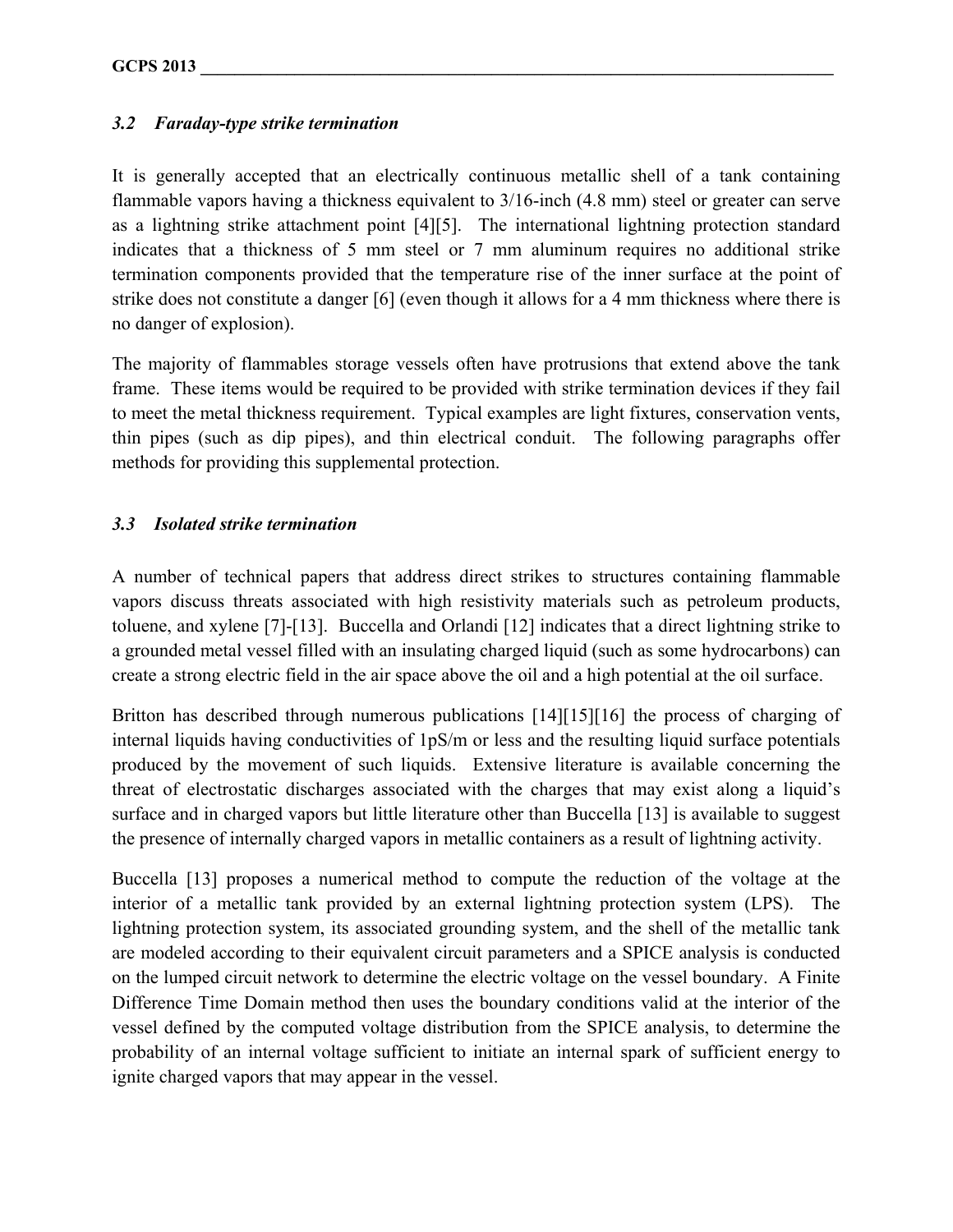Buccella uses this method to provide an example of the magnitude by which the isolation of the lightning current from a tank can decrease the voltage on the internal shell of a metal tank. A 5 millimeter thick, 10 meters tall, 6.4 meter diameter steel tank filled to a height of 5 meters with a petroleum product having a conductivity of 1pS/m is considered with a 100 kA lightning impulse current having a rise time of 0.8 microseconds and time to half value of 80 microseconds (similar to those values given in IEC 62305-1 [17] as characteristic of a subsequent stroke). It is shown that a reduction of potential at the inner boundary of the container of about 90% is achieved by a LPS with 5 interconnecting conductive elements isolated from the container as little as 20 centimeters. It was also shown that increasing the spacing to 40 centimeters and/or increasing the number of parallel conductors to 10 provided little additional reduction of voltage potential on the interior of a tank.

Isolated lightning protection systems allowed by NFPA 780 [4] for the protection of structures containing flammable vapors utilize masts and/or overhead (or catenary) wires. IEC 62305-3 [6] requires that all parts of the strike termination devices and down conductors for structures containing hazardous areas shall be located a minimum of 1 m from a hazardous area, where possible.

#### *3.4 Non-isolated or hybrid strike termination*

Neither United States standards nor the international lightning protection standard specifically allow a lightning protection system with air terminals and down conductors installed directly on a structure containing flammable vapors. However, it is identified in 3.2 above that the metallic shell of a tank could serve as both the strike termination device and down conductor. Buccella [12][13] explains the significant benefit from even a minor isolation of the lightning current from the shell of a tank containing a flammable atmosphere. While the authors concur with Buccella's assessment that there is benefit to the isolation of lightning current from the shell of a flammables storage vessel that may contain charged liquids or vapors, it is unclear why a Faraday-type strike termination system is allowed and yet it may not be allowed to add an air terminal integral to the structure (properly bonded to the metal shell) to protect protrusions from the metal shell that may not meet the thickness requirements (such as lights, conservation vents, etc.). The limited use of air terminals as a supplement to a Faraday-type system to provide protection for such protrusions could be considered in future revisions of standards.

# **4. Grounding**

The international lightning protection standard for structures with risk of explosion [6] requires that all tanks used for the storage of liquids that can produce flammable vapors or used to store flammable gases shall be grounded at a minimum of one point. It is recommended that this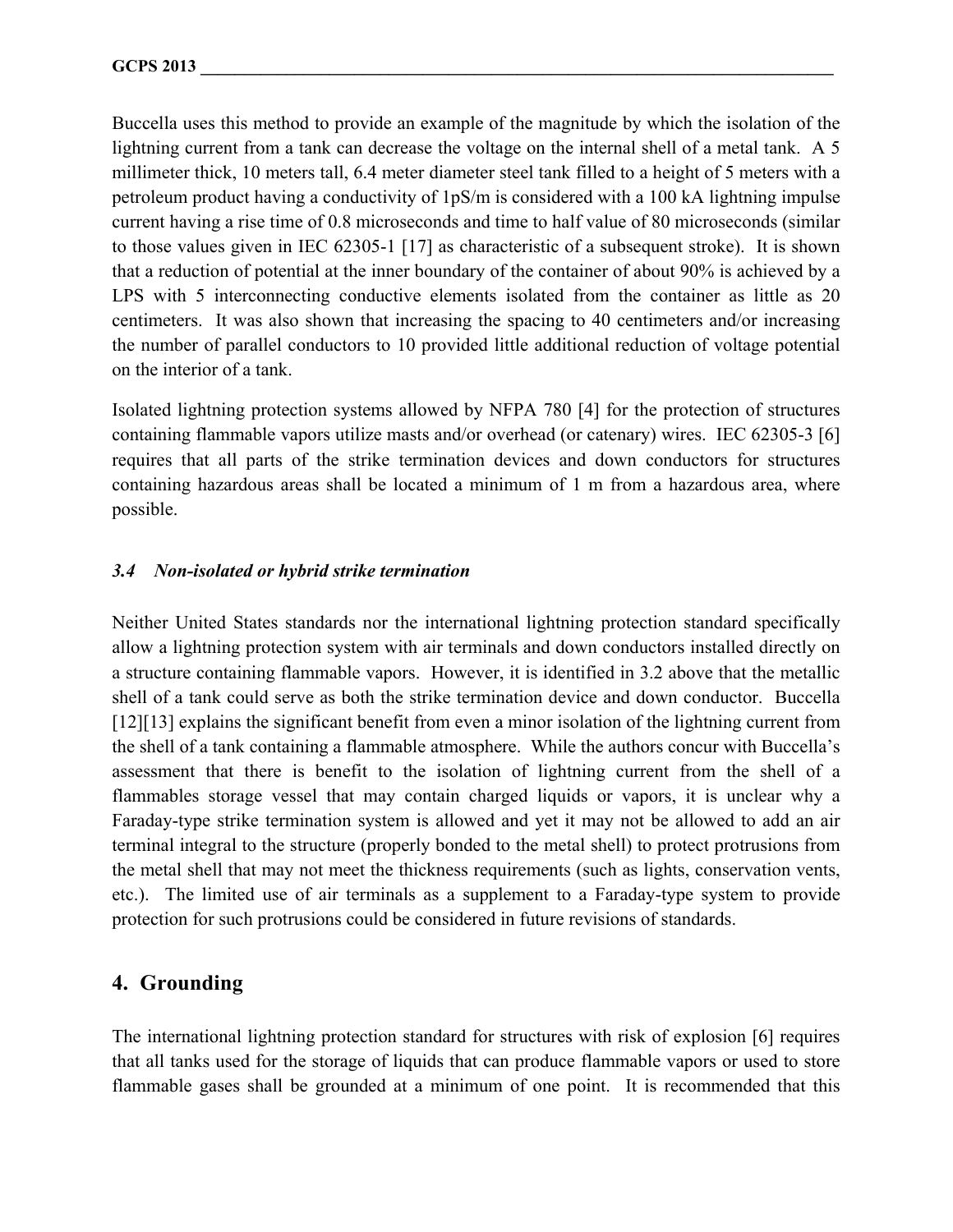grounding component be a ground ring electrode external to the structure or a foundation earth electrode but allows that a steel tank bottom serve as the ring electrode as long as it maintains contact with the earth. For tanks in tank farms, the tanks shall be interconnected. This interconnection may be provided by electrically continuous piping. Isolated tanks (which are not interconnected with other tanks) require an additional grounding connection only when the diameter or maximum dimension exceeds 20 meters.

NFPA 780 [4] identifies that any of the following methods can provide a minimum acceptable grounding method for aboveground tanks:

- (1) a grounded metallic piping system without insulated joints,
- (2) vertical cylindrical metallic tank of at least 6 meters (20 feet) in diameter resting on earth or concrete, or at least 15 meters (50 feet) in diameter if resting on bituminous pavement,
- (3) a minimum of two grounding electrodes at maximum 30 meter (100 feet) intervals along the perimeter of the tank.

For tanks installed where an insulating membrane isolates the tank from remote earth, NFPA 780 requires grounding using method (3) above. Numerous other standards and recommended practices, including API 2003 [5] and API 545 [18], accept the minimum grounding methods identified above although neither API recommended practice identifies a minimum contact dimension (diameter or contact surface area) as in NFPA 780. Unlike NFPA 780 and API 2003, API 545 does not suggest that supplemental grounding be required when there is an elastomeric liner in or under the tank bottom; even though it would be expected to have the effect of reducing the conductivity between the tank floor and the ground. The logic is that additional paths to earth will be provided by piping and cables attached to the tank.

API recommended practices suggest that tank grounding is not an important contributing factor in the prevention of arcing, rim-seal fires, or ignition of the contents in tanks. It is agreed that the grounding method used for storage tanks has little influence on the prevention of rim-seal fires or ignition of vapors in the vicinity of a direct strike but a low impedance grounding system could have a beneficial influence on the maximum level of ground potential rise and the peak voltage that will appear on the shell of the tank. Lowering the peak voltage on the shell of a tank will reduce the probability of arcing to ungrounded or remotely grounded objects as well as between the interior of the tank shell and any charged vapor-air mixtures or liquid surface potential that may exist in the interior of the storage vessel.

It is a common assumption that the low frequency value of grounding system resistance measurements is sufficient to characterize the response of the grounding system from a direct lightning strike threat. However, Figure 1 forwards a plot of resistance and impedance versus frequency derived from measurements made on a 6 meter diameter tank sitting on a concrete base which is immersed in a mixture of sand and water [19]. The blue (top) curve represents the overall impedance of the grounding system, the green (middle) curve represents the resistive component and the dotted red line represents the negative of the reactive component of the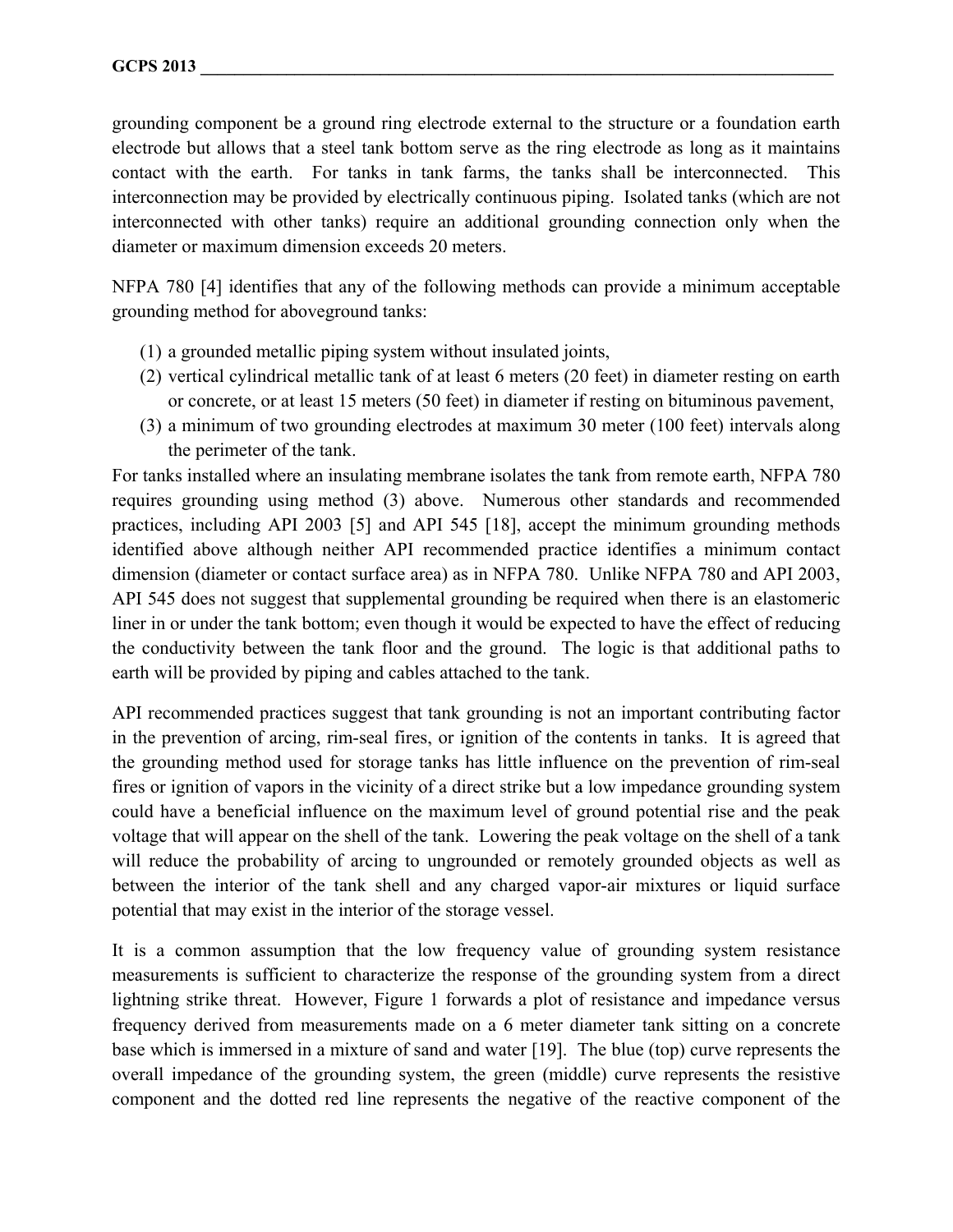impedance (-X is used for clarity because it mirrors the impedance trace). The grounding system frequency response of this metal tank is similar in characteristics to the limited number of measurements of petroleum or chemical tanks made at locations worldwide (although the specific values change from site to site). As can be observed from the data provided in the figure, a very good grounding system value of approximately 1 ohm begins to increase in impedance at frequencies above 20 kHz due to inductive reactance and exceeds 40 ohms at the highest frequency of 1 MHz. The actual value of voltage that would appear during the onset of a lightning current pulse would be significantly greater than one would assume based on a calculation using only the low frequency value of grounding system resistance.



**Figure 1. Impedance versus Frequency for 6 meter diameter metal tank** 

Grounding system impedance analysis has been reported for several applications [20][21]. However, there is not enough grounding impedance data on metallic tanks sitting on concrete pads to draw clear conclusions as to efficacy of this grounding technique. The data available does not appear to suggest that the capacitive effect noted from the impedance measurements reflects that which would be expected from analytical calculations. Additional study is recommended to determine whether this discrepancy is due to the limited amount of data currently analyzed or whether there are other factors such as interconnection of reinforcing steel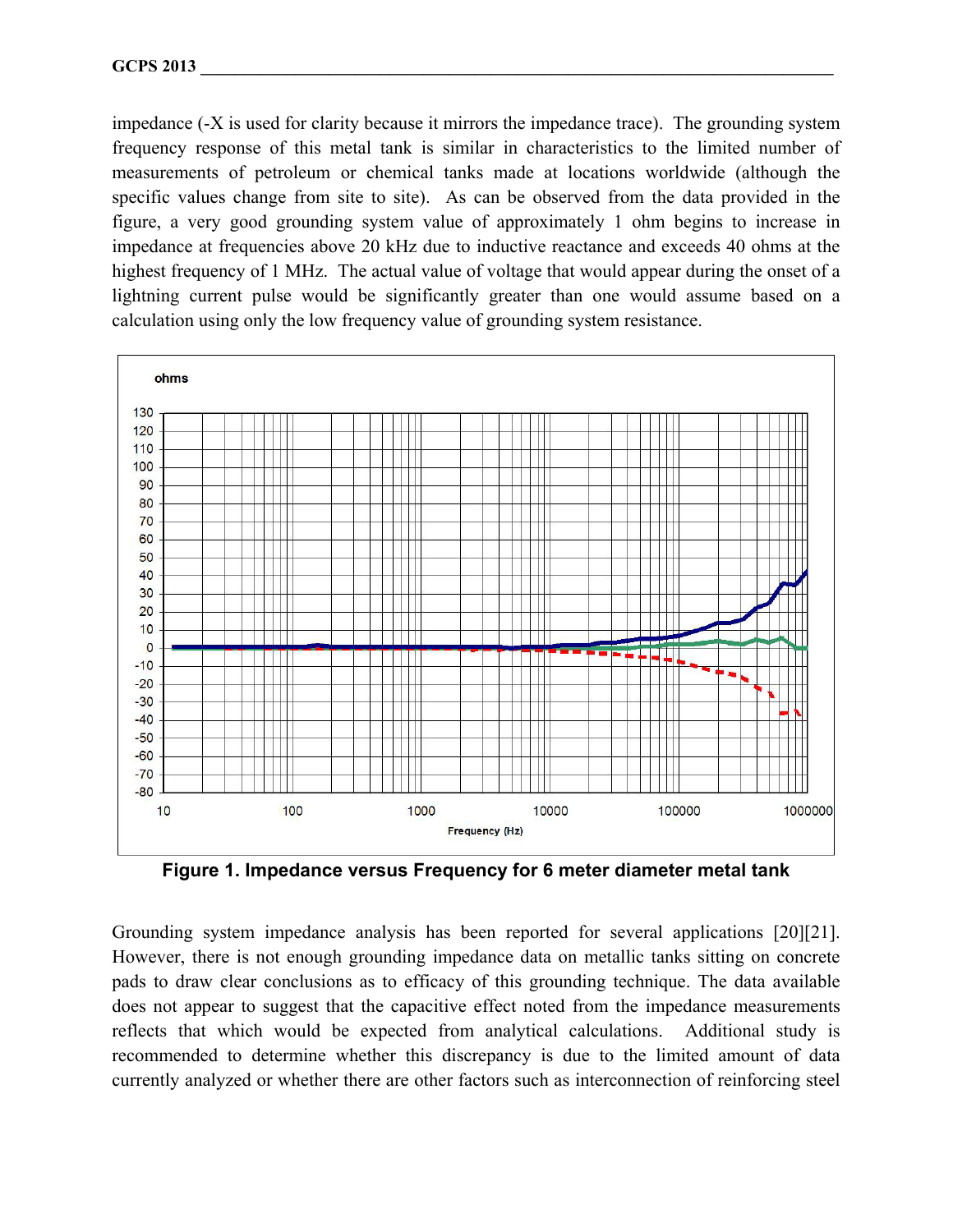in the pad, age of the concrete pad, moisture in the concrete, location of insulating membranes, or depth of concrete between the metal tank bottom and reinforcing steel in the concrete pad.

Much literature is available discussing the reduction of the overall resistance of a grounding system due to the ionization of the local earth in the proximity of grounding electrodes conducting significant impulse currents into the earth. The absolute value of the effect of such ionization varies so much by the specifics of each installation that the authors suggest the phenomena be acknowledged but not considered in the design or analysis of the response of the lightning protection grounding system.

# **5. Potential Equalization**

#### *5.1 General*

It is generally agreed that the most common cause of ignition of flammable atmospheres in and around structures housing materials that may produce flammable vapors is electrical arcing due to voltage differences between conductive objects. The primary method to reduce such electrical arcing is to equalize the potential between the grounding system for such structures and any ungrounded or independently (remotely) grounded metal objects that may be installed in or on the structure.

#### *5.2 General bonding*

The general bonding requirements for lightning protection systems are applicable as the minimum acceptable potential equalization requirements for structures housing materials which may produce flammable vapors. The installation of a ground loop conductor is recommended for these applications as the primary method for interconnection of incoming conductors. In the case of metallic storage vessels, national and international standards allow metallic shell to serve as the ground loop conductor.

All incoming conductors, including piping and electrical conduit, must be interconnected with this common ground bus regardless of whether it enters the structure above or below earth. Electrically-continuous structural components such as structural steel or significant metallic ladders may be used as bonding points to transition to the equipotential ground bus where allowed by code. Permanent internal metallic components should be welded to the metal frame of a steel storage vessel where applicable to decrease the probability of insulation due to contamination from by-products such as wax or corrosive material.

Finally, attention should be paid to the length of conductor used to provide potential equalization. The inductive reactance associated with the length and routing of a conductor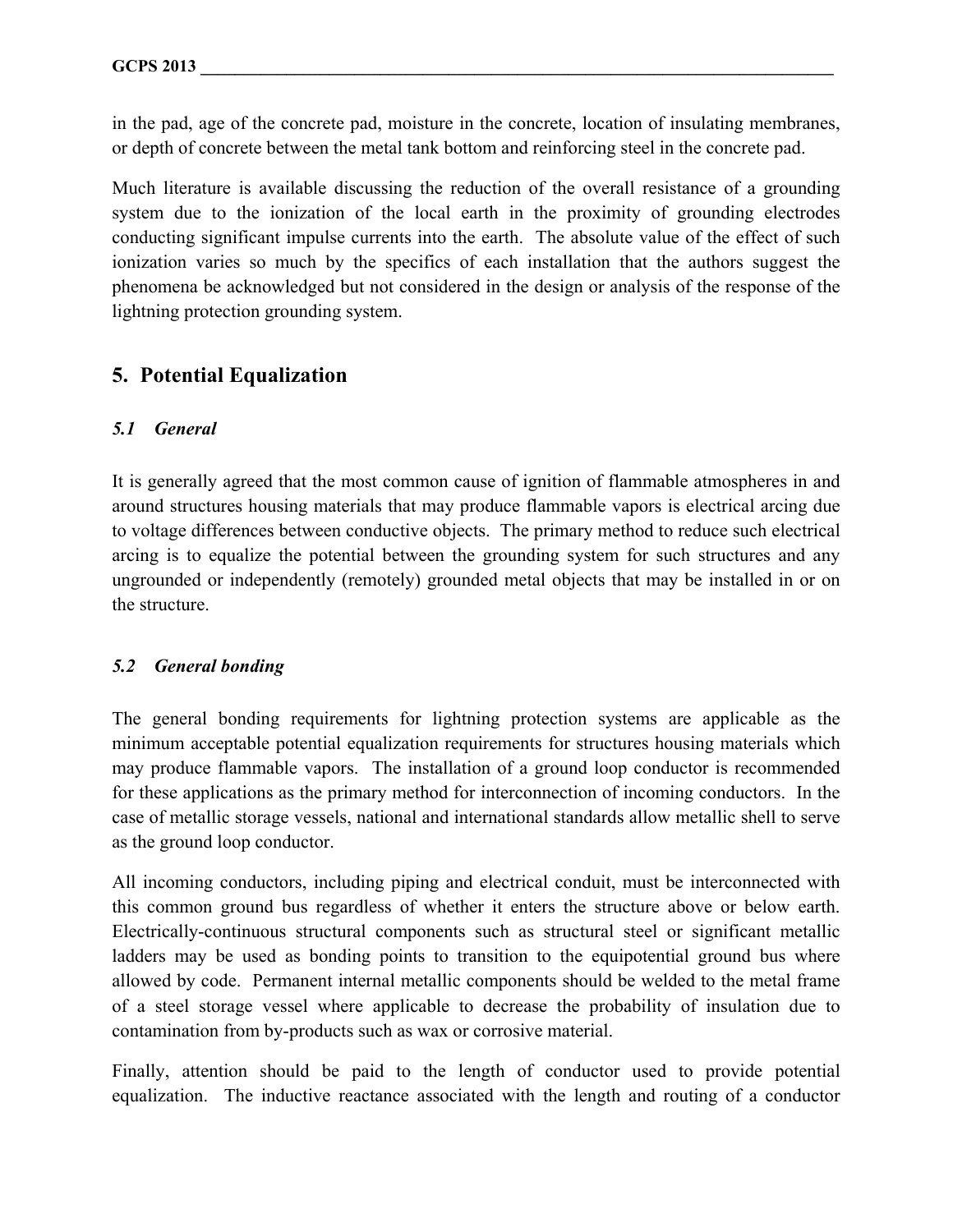could result in a potential difference sufficient to cause arcing at the time of maximum current rate of rise even though it provides an effective bond at lower frequencies associated with significant current flow.

#### *5.3 Floating roof tanks*

Floating roof tanks provide significant potential equalization challenges. The construction techniques required to create open top floating roof tanks present potential ignition hazards due to arcing across the non-continuous metallic surfaces. In the case of floating-roof tanks, the floating-roof must be effectively bonded to the main tank shell. This bonding is provided through the installation of shunts bonding the floating roof to the tank shell or through a metallic ladder bonded to the shell.

The design of seals and shunts and their relative locations needs to be carefully considered but is outside the scope of this paper. Additional information on the design and testing of shunts for floating roof petroleum applications can be found in API/EI Research Report 545-A [22].

Culham Laboratory conducted lightning current testing on shunt/shell interfaces and identified that flexible bonding conductors of 35 mm width and minimum thickness of 3 mm should be applied between the tank shell and the floating roof at about 1.5 m intervals around the roof periphery [22]. The bonding conductors must be arranged so that they cannot form a re-entrant loop. They also found that some sparking at the shunts cannot be avoided. Culham results indicated that even clean steel shunt/shell interfaces sparked. When these sparks occur in the vicinity of damaged or leaky seals, ignition of flammable vapors will likely occur. For such installations, maintenance of the seals is critical to reducing the susceptibility to direct and nearby lightning strikes. Immersion of the shunts in the liquid is also an option. The immersion will reduce the oxygen to levels below that which would support ignition. However, Culham reported their testing revealed that currents in immersed shunts tended to cause an eruption of fluid, due to the arc pressure. It is unclear as to whether this eruption of fluid would provide sufficient oxygen to support ignition.

# **6. Lightning Protection Plan**

#### *6.1 General*

It is recommended that a lightning protection plan be developed for structures containing flammable vapors to identify the need for lightning protection, identify maintenance and inspection procedures, and establish procedures for termination of any necessary operations at the approach of a thunderstorm. Lightning risk assessments are available in both the IEC and NFPA lightning protection standards to support in determining the need for protection of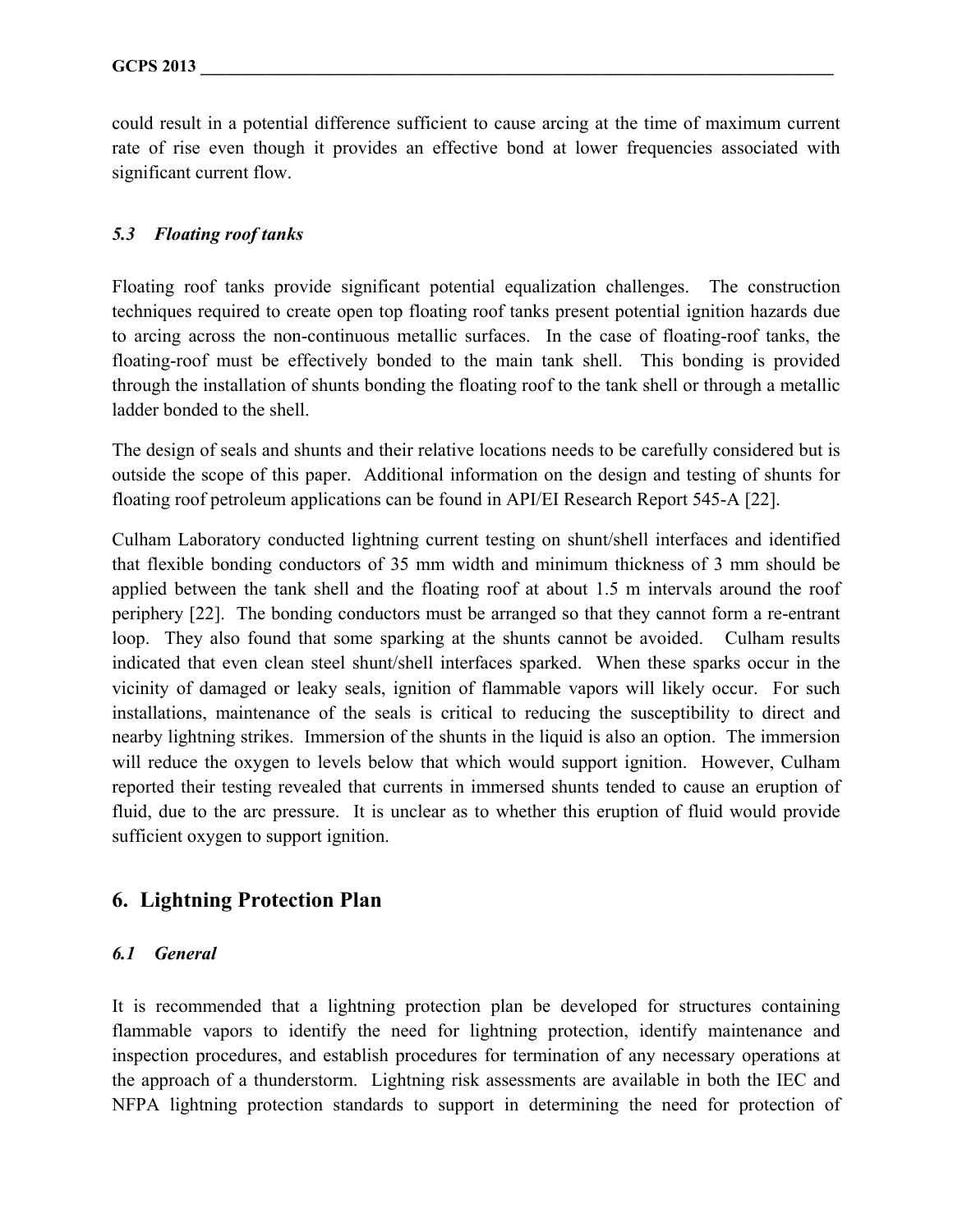structures by specific application and can also be used to determine any requirements for the termination of operations. Maintenance and Inspection recommendations are discussed below.

#### *6.2 Maintenance and inspection*

IEC 62305-3 requires that lightning protection and grounding systems installed to protect structures with the risk of explosion (including flammables storage tanks) be inspected at regular periodic intervals. This inspection shall include electrical testing every 12 to 14 months as determined by the authority having jurisdiction. NFPA 780 also provides recommendations for the maintenance and inspection of lightning protection systems but is not specific to flammables applications.

Maintenance and inspection plans for flammables storage areas should be tailored to the specific application and physical limitations of the site. For example, in older plants there may not be available real estate to perform earth resistance testing of grounding systems; even when individual electrodes can be isolated. In those cases, it may be more effective to conduct pointto-point bonding testing. The use of visual inspections to verify the efficacy of bonding connections and critical installations can be very effective in many applications.

Periodic inspections for flammables storage areas should also address the inspection and maintenance of seals for floating roof tanks to minimize the probability of a flammable vapor in the vicinity where sparking may appear between the tank shell and floating roof. This is also critical for all tanks in those locations where direct attachment is most probable.

#### *6.3 Termination of operations*

There are some operations that may be susceptible to lightning activity or that may result in the generation of charged vapors. The termination of such operations may be beneficial in reducing the risk of ignition of a flammable atmosphere. For example, the loading operations of materials with conductivities of 1 pS/m or less could create an internal charge cloud that is susceptible to internal arcing. A direct or nearby lightning strike could create a collapsing electric field that could lead to an internal arc between the charged vapor and the internal wall of the metal tank, causing ignition of the contents. The use of lightning warning systems in the lightning protection plan can provide advance warning to allow the termination of any necessary operations.

# **7 Conclusion**

Some incident investigations citing lightning as a cause of ignition of flammable vapors are unable to identify the specific ignition mechanism because of the damage to the storage vessel.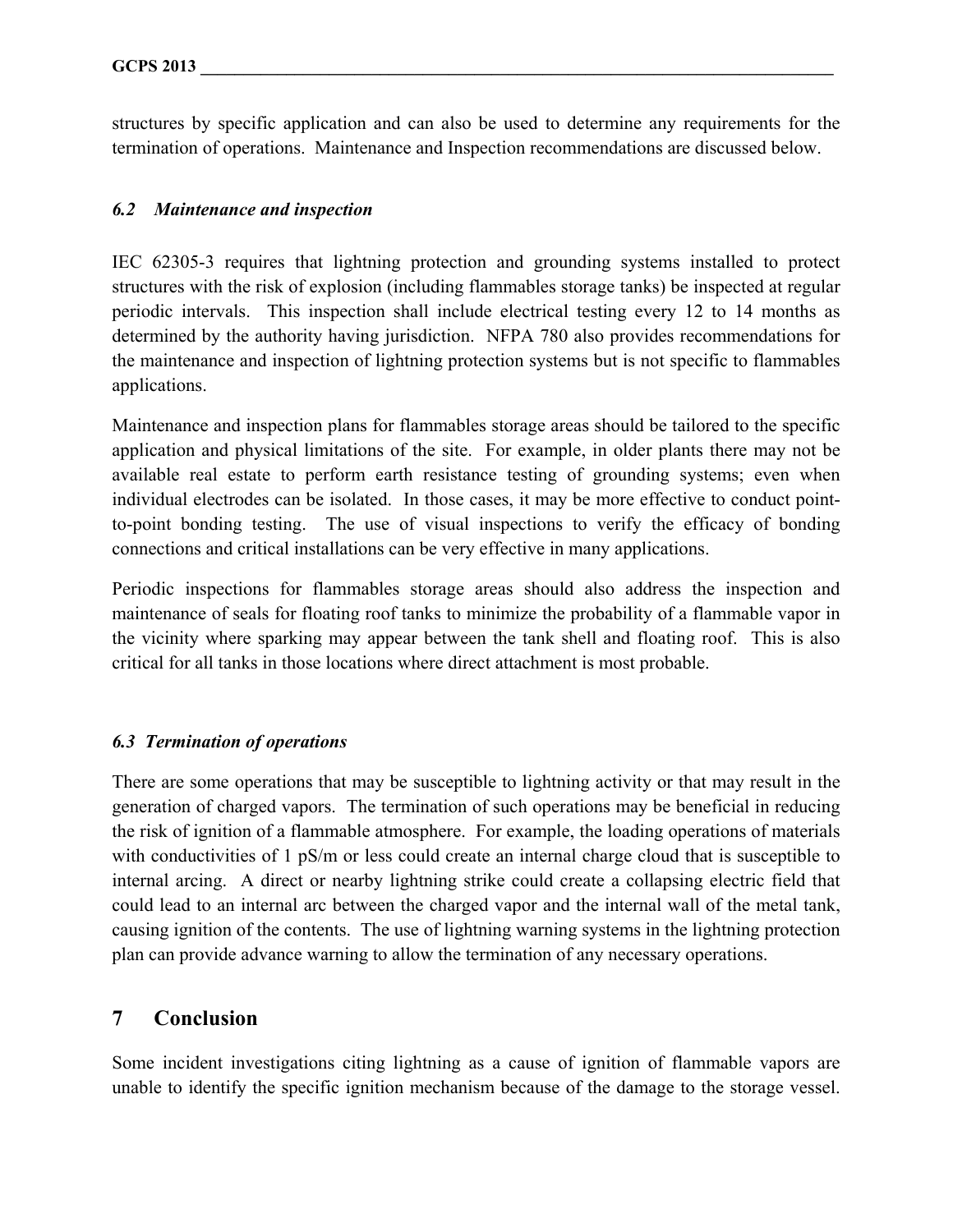Some, such as Oland [10], cite the possibility that a flanged connection for a level alarm, manway, or PV valve which provided enough of a gap to produce a spark. It is critical in the analysis to not only consider the possibility of the creation of an arc but also consider whether the energy in the arc is sufficient to ignite the atmosphere.

Others cite the possibility of arcing between the tank shell and "bound space charge" inside the tank even though there is no identified charging mechanism to create such a "bound charge." While the generation of charged liquid surfaces and vapor clouds is acknowledged, the application will produce a relaxation time for such charges. For materials with conductivities of 50 pS/m or more, the relaxation time is less than one second.

It is acknowledged that there are applications where a "minimum acceptable" lightning protection system for a structure containing flammable vapors could consist of nothing more than a 5 mm or more thick steel continuous metallic container sitting on earth, with or without a release prevention barrier membrane. The 5 mm thick shell should be sufficient to prevent burn through and a tank diameter of 6 m or more should provide enough surface area contact with earth to dissipate currents into the earth regardless of whether surface arcing is produced. The majority of these vessels will also contain numerous connections to piping and grounded electrical conduit that will provide additional paths to earth that will act as supplemental grounding electrode. However, it must also be noted that additional considerations may be required depending upon the conductivity and ignition sensitivity of the contents.

The most common failure mode resulting in ignition of flammable atmospheres is generally agreed to be arcing in the vicinity of a flammable vapor. This is most often caused by a difference in potential between ungrounded or independently grounded conductors located close enough that the potential difference exceeds the breakdown voltage of the atmosphere. This can be resolved by either increased bonding or separation of the independently grounded conductors. For floating roof tanks, the design and location of the bonds are critical.

An additional threat that must also be assessed is the thermal threat that can result from a direct strike. The thermal effect of lightning current flow is not thought to be an issue but the actual lightning attachment point may be. If the material thickness is not sufficient, burn through can occur or a hot spot sufficient to ignite the contained vapors can appear on the inner surface of the metal. This is best addressed by sufficient thickness of the shell of a tank if a Faraday-type protection system is used or to provide strike termination devices that would terminate the strike prior to attachment to the structure.

It can be shown that isolation of lightning currents from the shell of a metallic tank can reduce the voltage that can appear on the inner shell of a metallic tank. The use of isolated lightning protection systems such as masts or groups of masts interconnected by overhead wires can be particularly useful when the acceptable risk of an event is very low and the contents of the structure contains a liquid of conductivity of 1 pS/m or less. The limited use of air terminals as a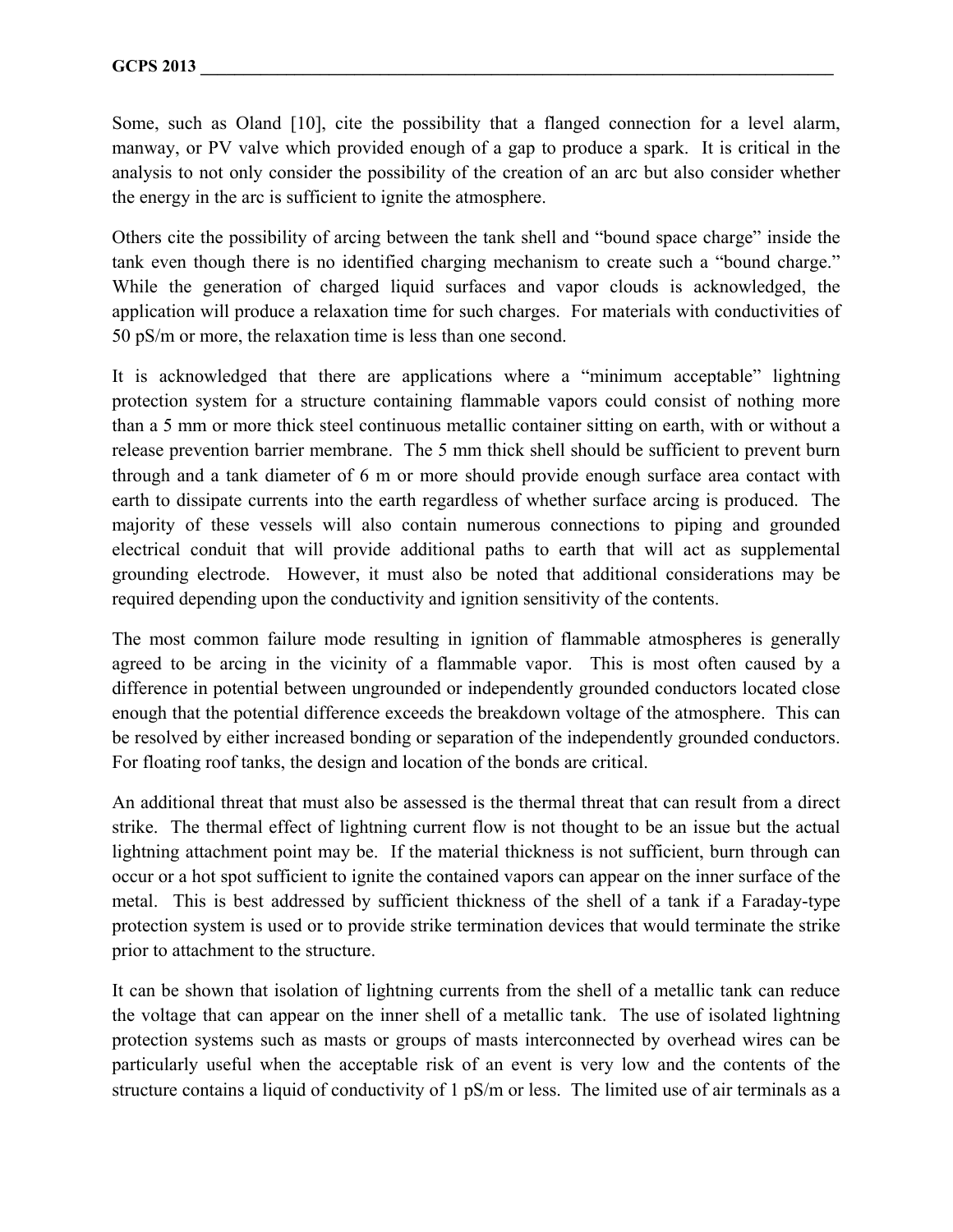supplement to a Faraday-type system to provide protection for such protrusions could be considered in future revisions of standards.

Finally, future study is suggested to determine the efficacy of the grounding electrode represented by a metallic tank sitting on a concrete pad. It is also suggested that standards committees consider the possibility of the use of a hybrid lightning protection system to allow air terminals to be installed on metal tanks to protect protrusions that may not meet the thickness requirements of a Faraday-type system.

# **8 References**

- [1] "NFPA 780 Report on Comments," National Fire Protection Association, www.nfpa.org/Assets/files/AboutTheCodes/780/780\_A2013 Report on Comments (ROC).pdf, 1 February 2013.
- [2] Kern, Alexander, "Simulation and measurement of melting effects on metal sheets caused by direct lightning strikes," *Proceedings of International Aerospace and Ground Conference on Lightning and Static Electricity*, Cocoa Beach, FL, 16-19 April 1991.
- [3] CUL/LT-0234, "Review of Lightning Phenomena and the Interaction with Above Ground Storage Tanks," API/EI Research Report 545-A, "Verification of lightning protection requirements for above ground hydrocarbon storage tanks," First Edition, American Petroleum Institute and Energy Institute London, ISBN 978 0 85293 3763, Colchester, UK, October 2009.
- [4] NFPA 780, "Standard for the Installation of Lightning Protection Systems," 2011 Edition, National Fire Protection Association, Quincy, MA, 21 June 2010.
- [5] API 2003, "Protections Against Ignitions Arising Out of Static, Lightning, and Stray Currents," API Recommended Practice, 7th Edition, American Petroleum Institute, Washington, DC, January 2008.
- [6] IEC 62305-3, "Protection against lightning; Part 3: Physical damage to structures and life hazard, Annex D: Additional information for LPS in the case of structures with a risk of explosion," Edition 2, International Electrotechnical Commission, Geneva, pp. 52-58, December 2010.
- [7] H. Kramer, H. and K. Asano, "lncendivity of sparks from surface of electrostatically charged liquids", *Journal of Electrostatics*, Volume 6, pp. 361-371, 1974.
- [8] Asano, K. "Relaxation time of space charge in partly filled tank," *IEE Proceedings on Physical Science, Measurement and Instrumentation*, Volume 137, Issue 2, pp. 111-l16, March 1990.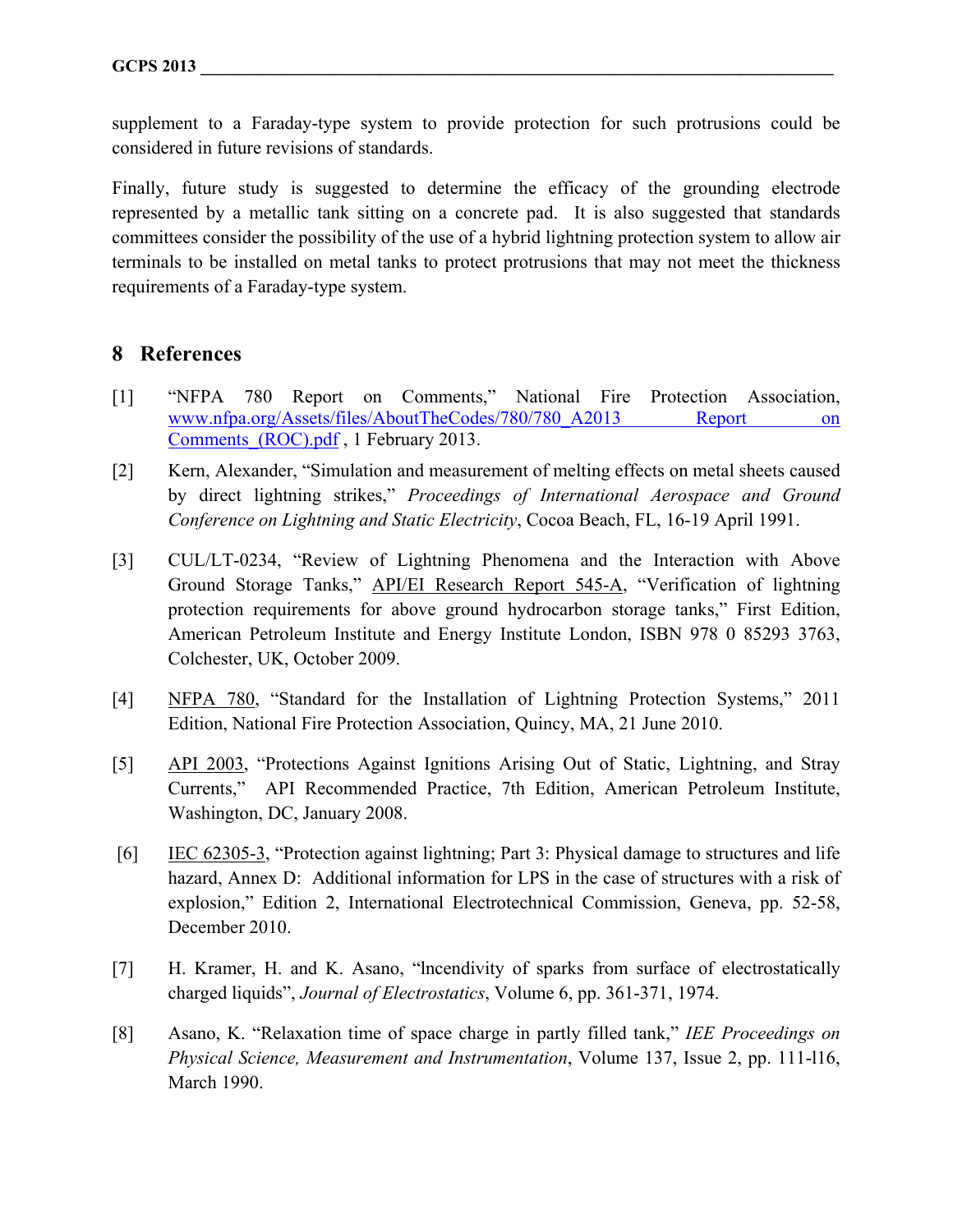- [9] Matsubata, Y. and T. B. Jones, "Numerical modeling for potential relaxation of charged oil containers" *IEEE Transactions on Industrial Applications*, Vol. 29, No. 2, pp. 295- 299,1993.
- [10] Oland, Jeffrey, "Tank 15 A Perfect Storm," *43rd Annual Loss Prevention Symposium*, Paper 6F, American Institute of Chemical Engineers, Tampa, FL, April 2009.
- [11] HU Hai-yan and LIU Quan-zhen, "Research on Lightning Sparks Discharge and Protection Measures of Large Floating Roof Tank", *International Conference on Lightning Protection*, Paper No. 61, Vienna, Austria, 2012.
- [12] Buccella, C and A. Orlandi, "An Efficient Technique for the Evaluation of Lightning-Induced Voltage in a Cylindrical Vessel Containing Charged Oil," *IEEE Transactions on Industry Applications*, Volume 39, No. 2, pp.368 –373, Mar/Apr 2003.
- [13] Buccella, Concettina, "An Accurate Numerical Method to Compute the Effects of the Protections Against Direct Lightning on Charged Liquid Tanks," *IEEE Industry Applications Conference 2002*, Conference Record of the 37th IAS Annual Meeting, Volume 2, pp. 1006 – 1011, 13 – 18 October 2002.
- [14] Britton, Laurence G. and Jack A. Smith, "Static Hazards of the VAST," Journal of Loss Prevention in the Process Industries, Volume 25, pp. 309-328, 2012.
- [15] Britton, Laurence G., Avoiding static ignition hazards in chemical operations, AIChE-CCPS Concept Book, Center for Chemical Process Safety, New York, 1999.
- [16] Britton, L. G., & T.J. Williams, "Some characteristics of liquid-to-metal discharges involving a charged "low risk" oil," *Journal of Electrostatics*, Volume 13, pp. 185-207, 1982.
- [17] IEC 62305-1, ""Protection against lightning Part 1: General principles," 2nd Edition, International Electrotechnical Commission, Geneva, December 2010.
- [18] API 545, "Recommended Practice for Lightning Protection of Aboveground Storage Tanks for Flammable or Combustible Liquids," First Edition, American Petroleum Institute, Washington, DC, October 2009.
- [19] Rousseau, Alain and Pierre Gruet, "Measurement of a lightning earthing system", *SIPDA* 2005.
- [20] Rousseau, Alain, Mitchell Guthrie, and Vladimir Rakov, "High Frequency Earthing Impedance Measurements at Camp Blanding, Florida," *30th International Conference on Lightning Protection*, Cagliari, Italy, September 2010.